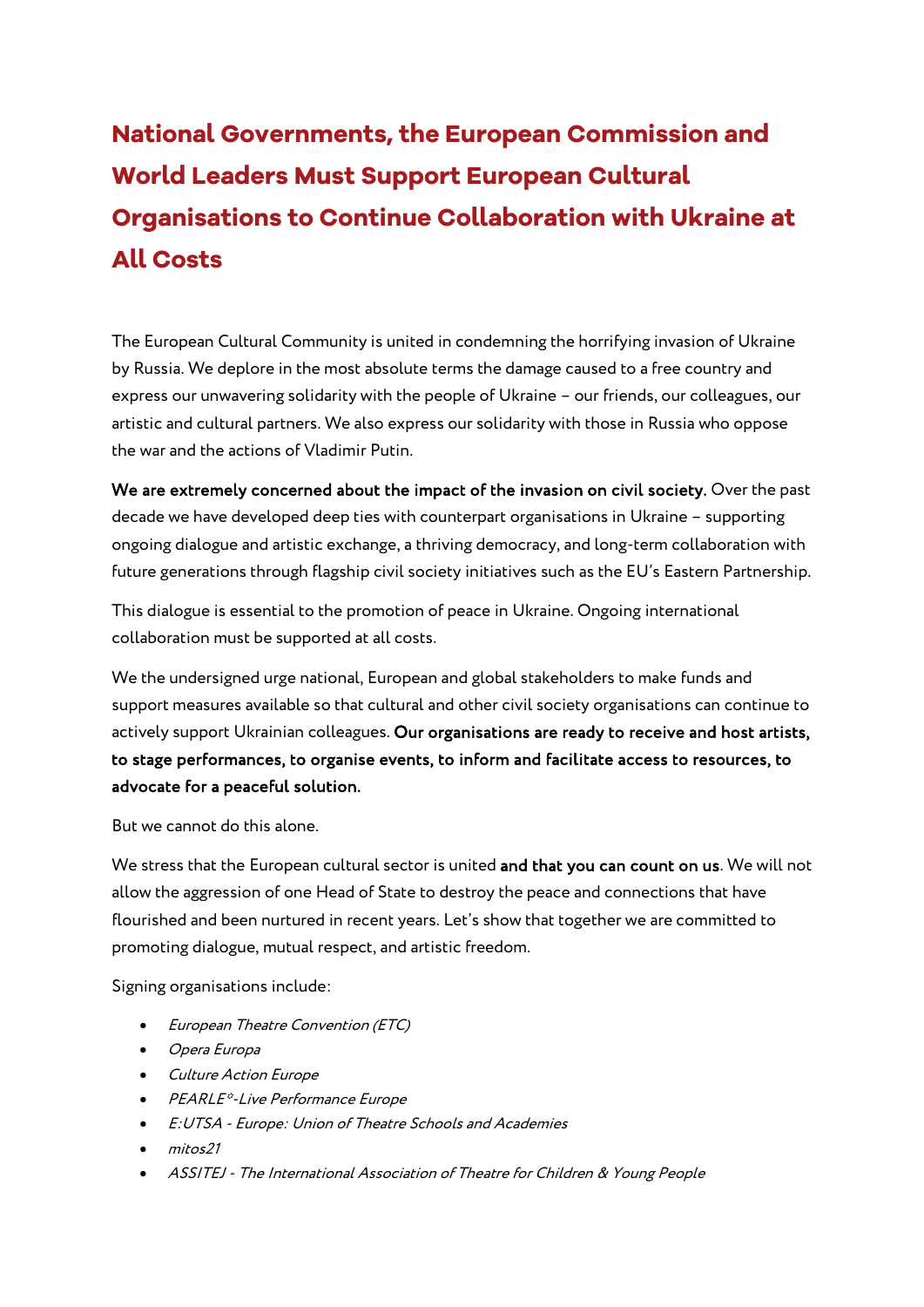- On the Move
- EMC European Music Council
- ITI International Theatre Institute German Centre
- Circostrada Network ARTCENA
- European Festivals Association
- European Association of Independent Performing Arts
- IMPALA Independent Music Companies Association
- Europe Jazz Network
- Live DMA
- IN SITU
- European Composer & Songwriter Alliance
- European Dancehouse Network
- The European Association of Conservatoires (AEC)
- GESAC: European Grouping of Societies of Authors and Composers
- PROSPERO
- Liveurope, the live music platform for new European talent
- Independent Music Publishers International Forum (IMPF)
- PRODISS
- PROFEDIM
- Független Előadó-művészeti Szövetség
- Hungarian Theatre Society
- ELIA
- CEDC Coalitions européennes pour la diversité culturelle
- ECHO European Concert Hall Organisation
- Michael Culture Association
- REMA European Early Music Network
- YOUROPE The European Festival Association
- International Artist Organisation
- **IAA** Europe
- Federation of European Publishers
- International Federation of Coalitions for Cultural Diversity IFCCD
- International Federation of Film Distributors' and Publishers' Associations (FIAD)
- ACCR Association des Centres Culturels de Rencontre
- Le Syndicat National du Théâtre Privé et la Fédération SCENES
- Trans Europe Halles
- FIM International Federation of Musicians
- EFNYO European Federation of National Youth Orchestras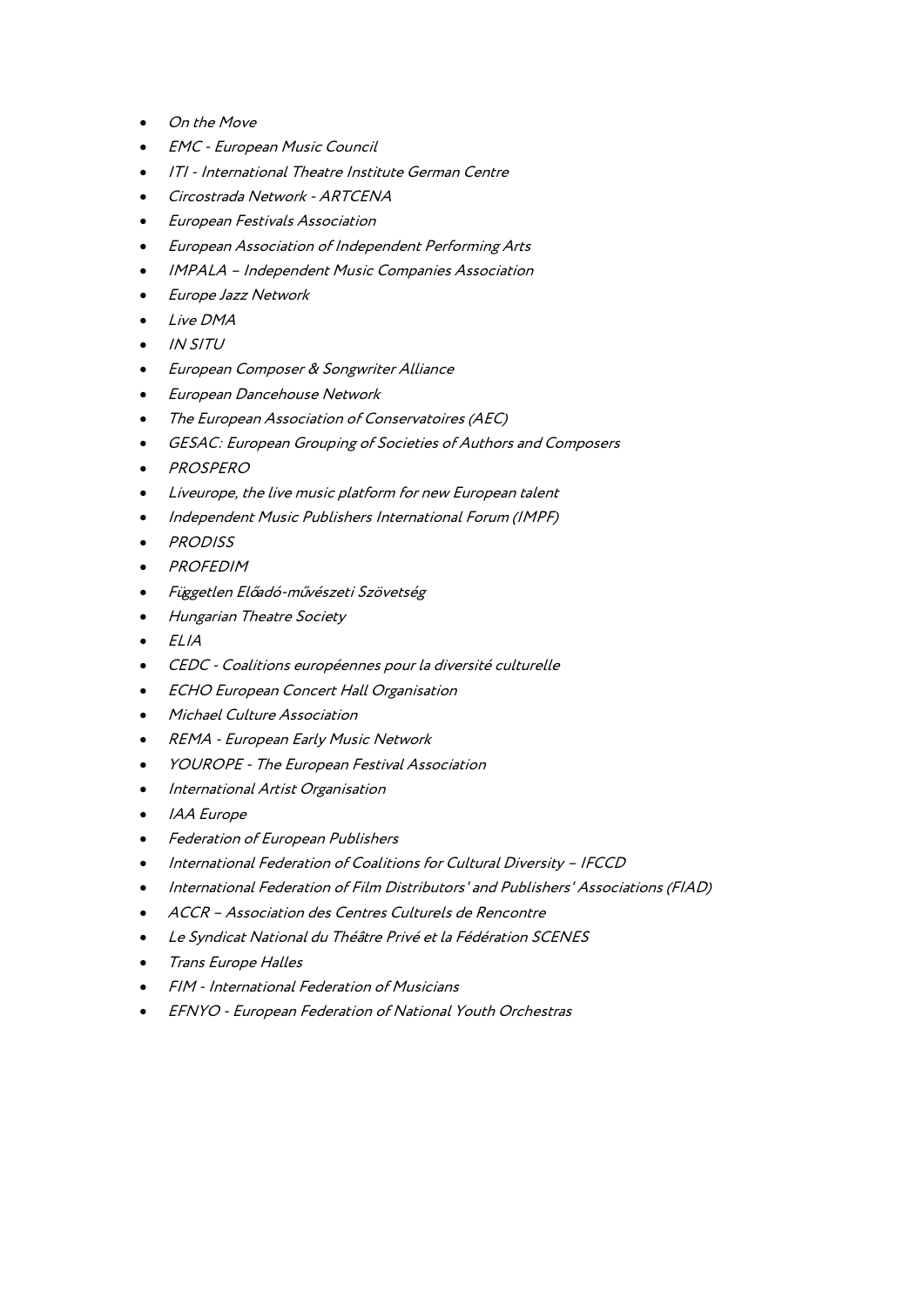